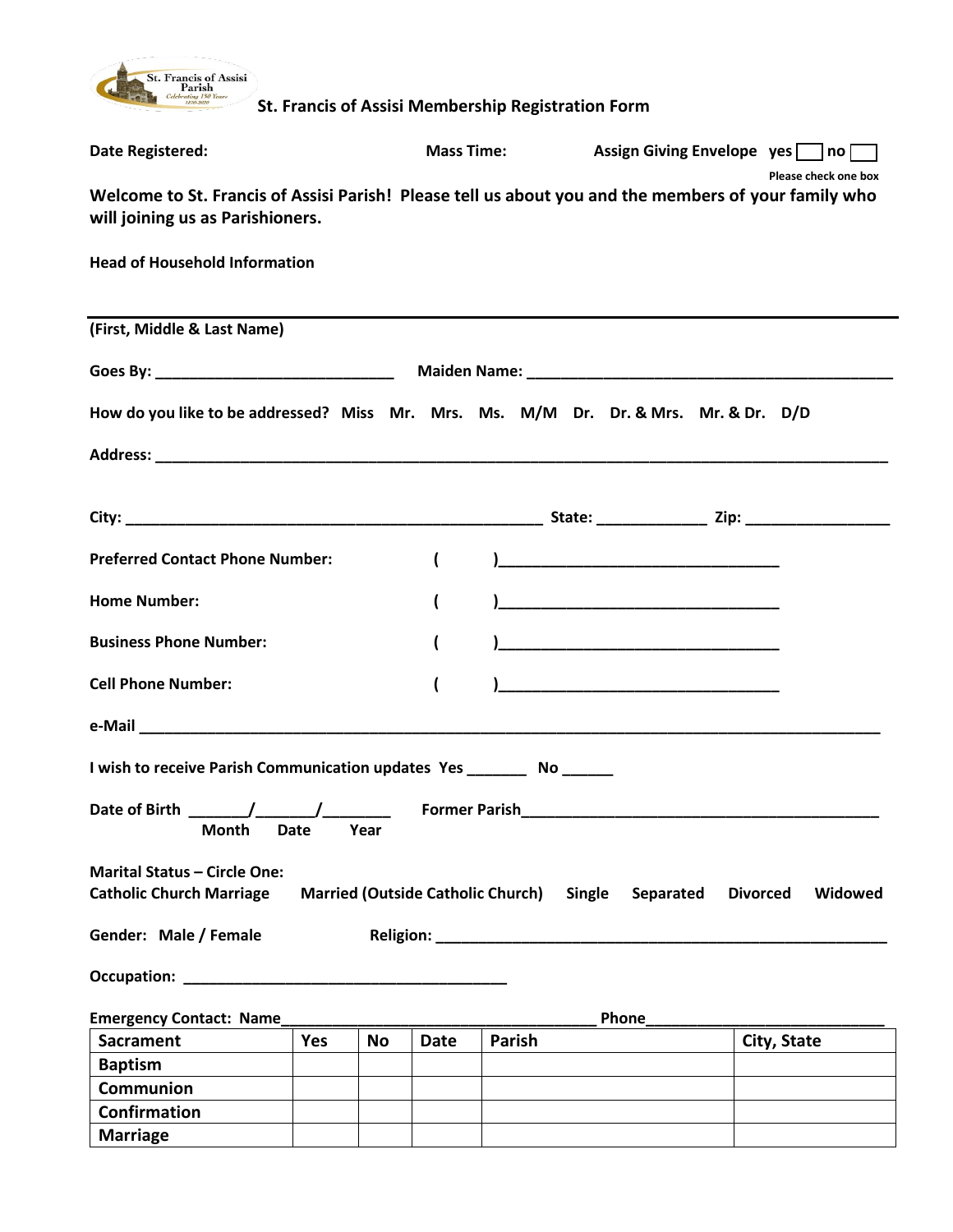

**Spouse Information**

| (First, Middle & Last Name)                                                                                                 |      |                          |               |                                   |             |
|-----------------------------------------------------------------------------------------------------------------------------|------|--------------------------|---------------|-----------------------------------|-------------|
|                                                                                                                             |      |                          |               |                                   |             |
| How do you like to be addressed? Miss Mr. Mrs. Ms. M/M Dr. Dr. & Mrs. Mr. & Dr. D/D                                         |      |                          |               |                                   |             |
|                                                                                                                             |      |                          |               |                                   |             |
|                                                                                                                             |      |                          |               |                                   |             |
| <b>Preferred Contact Phone Number:</b>                                                                                      |      | $\overline{ }$           |               |                                   |             |
| <b>Home Number:</b>                                                                                                         |      | (                        |               | <u>) ————————————————————————</u> |             |
| <b>Business Phone Number:</b>                                                                                               |      | (                        |               |                                   |             |
| <b>Cell Phone Number:</b>                                                                                                   |      | (                        |               |                                   |             |
|                                                                                                                             |      |                          |               |                                   |             |
| I wish to receive Parish Communication updates Yes _________ No ______                                                      |      |                          |               |                                   |             |
| Month<br><b>Date</b>                                                                                                        | Year |                          |               |                                   |             |
| <b>Marital Status - Circle One:</b><br>Catholic Church Marriage Married (Outside Catholic Church) Single Separated Divorced |      |                          |               |                                   | Widowed     |
| Gender: Male / Female                                                                                                       |      |                          |               |                                   |             |
|                                                                                                                             |      |                          |               |                                   |             |
| <b>Emergency Contact: Name</b>                                                                                              |      |                          |               | Phone                             |             |
| <b>Sacrament</b>                                                                                                            | Yes  | <b>No</b><br><b>Date</b> | <b>Parish</b> |                                   | City, State |
| <b>Baptism</b>                                                                                                              |      |                          |               |                                   |             |
| Communion                                                                                                                   |      |                          |               |                                   |             |
| <b>Confirmation</b>                                                                                                         |      |                          |               |                                   |             |
| <b>Marriage</b>                                                                                                             |      |                          |               |                                   |             |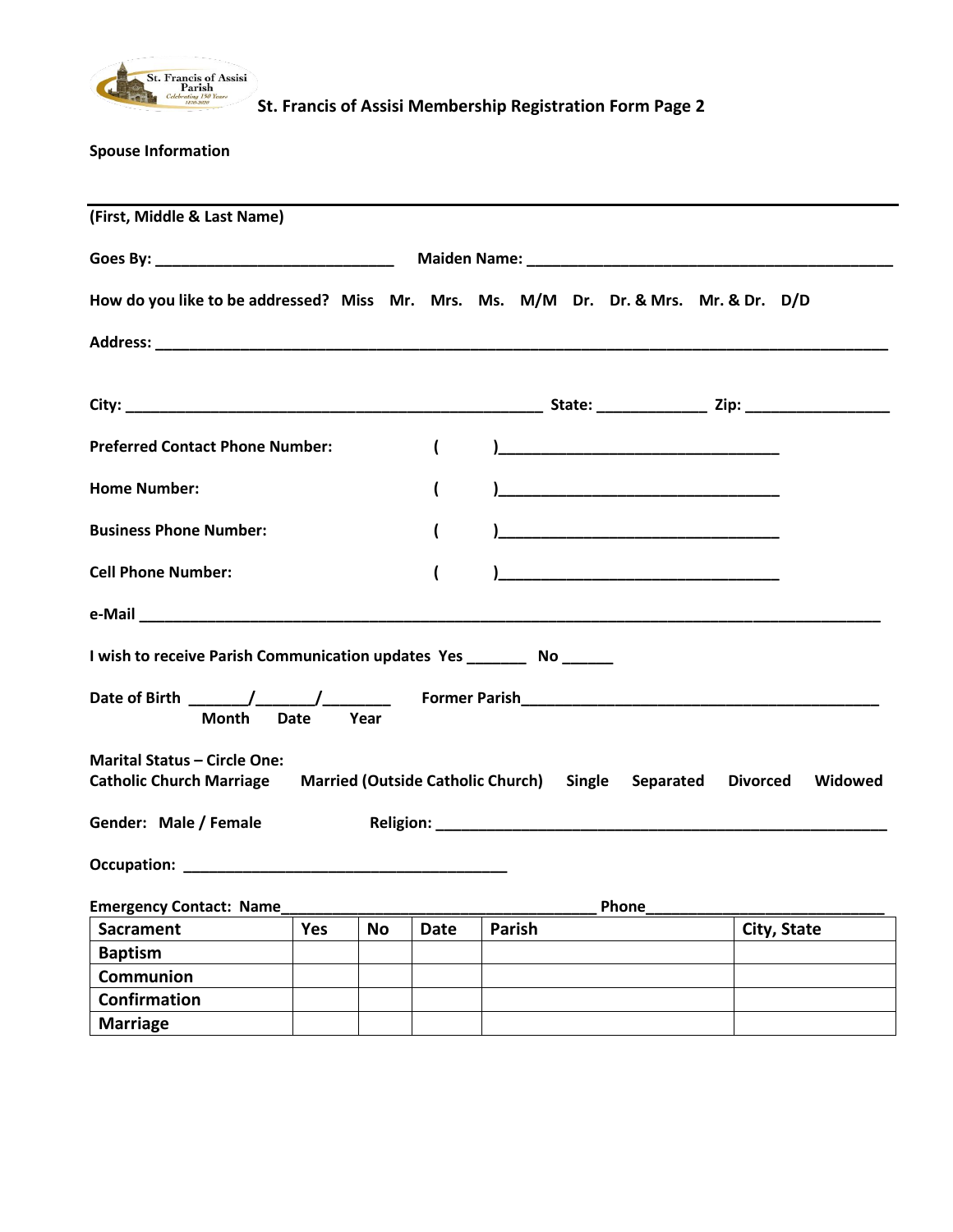

**Please take a moment and also fill out information on your child(ren). If you need more forms, feel free to make photocopies of this page.**

| Child                                                                                |             |           |             |                                                     |  |                                                                                                                                                                                                                                |
|--------------------------------------------------------------------------------------|-------------|-----------|-------------|-----------------------------------------------------|--|--------------------------------------------------------------------------------------------------------------------------------------------------------------------------------------------------------------------------------|
|                                                                                      |             |           |             |                                                     |  |                                                                                                                                                                                                                                |
| (First, Middle, Last)                                                                |             |           |             |                                                     |  |                                                                                                                                                                                                                                |
| <b>Month</b>                                                                         | Year        |           |             |                                                     |  |                                                                                                                                                                                                                                |
| Gender: Male ______Female______                                                      |             |           |             | Active Parishioner at St. Francis Yes______ No_____ |  |                                                                                                                                                                                                                                |
|                                                                                      |             |           |             |                                                     |  |                                                                                                                                                                                                                                |
| Will this child attend St. Francis Catholic Formation Classes: Yes _______ No ______ |             |           |             |                                                     |  |                                                                                                                                                                                                                                |
| <b>Sacrament</b>                                                                     | Yes         | <b>No</b> | Date        | Parish                                              |  | <b>City, State</b>                                                                                                                                                                                                             |
| <b>Baptism</b>                                                                       |             |           |             |                                                     |  |                                                                                                                                                                                                                                |
| <b>Communion</b>                                                                     |             |           |             |                                                     |  |                                                                                                                                                                                                                                |
| Confirmation                                                                         |             |           |             |                                                     |  |                                                                                                                                                                                                                                |
| <b>Marriage</b>                                                                      |             |           |             |                                                     |  |                                                                                                                                                                                                                                |
| <b>Child</b>                                                                         |             |           |             |                                                     |  |                                                                                                                                                                                                                                |
| (First, Middle, Last)                                                                |             |           |             |                                                     |  |                                                                                                                                                                                                                                |
| Month                                                                                | <b>Date</b> | Year      |             |                                                     |  |                                                                                                                                                                                                                                |
| Gender: Male Female                                                                  |             |           |             | Active Parishioner at St. Francis Yes No            |  |                                                                                                                                                                                                                                |
| <b>School Attending:</b>                                                             |             |           |             |                                                     |  | Grade: New York State State State State State State State State State State State State State State State State State State State State State State State State State State State State State State State State State State St |
| Will this child attend St. Francis Catholic Formation Classes: Yes ______ No         |             |           |             |                                                     |  |                                                                                                                                                                                                                                |
| <b>Sacrament</b>                                                                     | Yes         | <b>No</b> | <b>Date</b> | Parish                                              |  | City, State                                                                                                                                                                                                                    |
| <b>Baptism</b>                                                                       |             |           |             |                                                     |  |                                                                                                                                                                                                                                |
| <b>Communion</b>                                                                     |             |           |             |                                                     |  |                                                                                                                                                                                                                                |
| <b>Confirmation</b>                                                                  |             |           |             |                                                     |  |                                                                                                                                                                                                                                |
| <b>Marriage</b>                                                                      |             |           |             |                                                     |  |                                                                                                                                                                                                                                |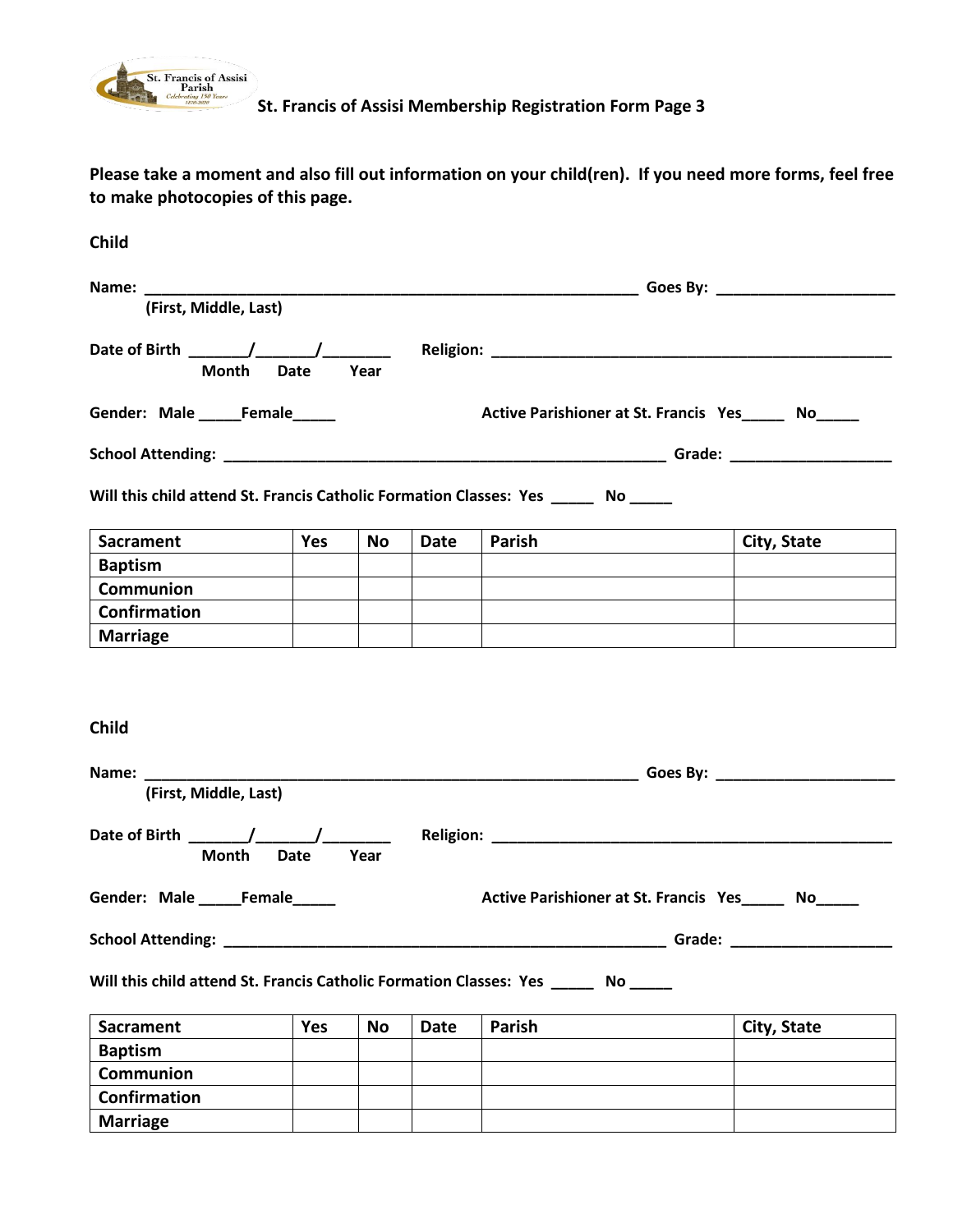

**Please take a moment and also fill out information on your child(ren). If you need more forms, feel free to make photocopies of this page.**

| Child                                                                                |             |           |             |                                                     |  |                                                                                                                                                                                                                                |
|--------------------------------------------------------------------------------------|-------------|-----------|-------------|-----------------------------------------------------|--|--------------------------------------------------------------------------------------------------------------------------------------------------------------------------------------------------------------------------------|
|                                                                                      |             |           |             |                                                     |  |                                                                                                                                                                                                                                |
| (First, Middle, Last)                                                                |             |           |             |                                                     |  |                                                                                                                                                                                                                                |
| <b>Month</b>                                                                         | Year        |           |             |                                                     |  |                                                                                                                                                                                                                                |
| Gender: Male ______Female______                                                      |             |           |             | Active Parishioner at St. Francis Yes______ No_____ |  |                                                                                                                                                                                                                                |
|                                                                                      |             |           |             |                                                     |  |                                                                                                                                                                                                                                |
| Will this child attend St. Francis Catholic Formation Classes: Yes _______ No ______ |             |           |             |                                                     |  |                                                                                                                                                                                                                                |
| <b>Sacrament</b>                                                                     | Yes         | <b>No</b> | Date        | Parish                                              |  | City, State                                                                                                                                                                                                                    |
| <b>Baptism</b>                                                                       |             |           |             |                                                     |  |                                                                                                                                                                                                                                |
| <b>Communion</b>                                                                     |             |           |             |                                                     |  |                                                                                                                                                                                                                                |
| Confirmation                                                                         |             |           |             |                                                     |  |                                                                                                                                                                                                                                |
| <b>Marriage</b>                                                                      |             |           |             |                                                     |  |                                                                                                                                                                                                                                |
| <b>Child</b>                                                                         |             |           |             |                                                     |  |                                                                                                                                                                                                                                |
| (First, Middle, Last)                                                                |             |           |             |                                                     |  |                                                                                                                                                                                                                                |
| Month                                                                                | <b>Date</b> | Year      |             |                                                     |  |                                                                                                                                                                                                                                |
| Gender: Male _____Female                                                             |             |           |             | Active Parishioner at St. Francis Yes No            |  |                                                                                                                                                                                                                                |
| <b>School Attending:</b>                                                             |             |           |             |                                                     |  | Grade: New York State State State State State State State State State State State State State State State State State State State State State State State State State State State State State State State State State State St |
| Will this child attend St. Francis Catholic Formation Classes: Yes ______ No         |             |           |             |                                                     |  |                                                                                                                                                                                                                                |
| <b>Sacrament</b>                                                                     | Yes         | <b>No</b> | <b>Date</b> | Parish                                              |  | City, State                                                                                                                                                                                                                    |
| <b>Baptism</b>                                                                       |             |           |             |                                                     |  |                                                                                                                                                                                                                                |
| <b>Communion</b>                                                                     |             |           |             |                                                     |  |                                                                                                                                                                                                                                |
| <b>Confirmation</b>                                                                  |             |           |             |                                                     |  |                                                                                                                                                                                                                                |
| <b>Marriage</b>                                                                      |             |           |             |                                                     |  |                                                                                                                                                                                                                                |